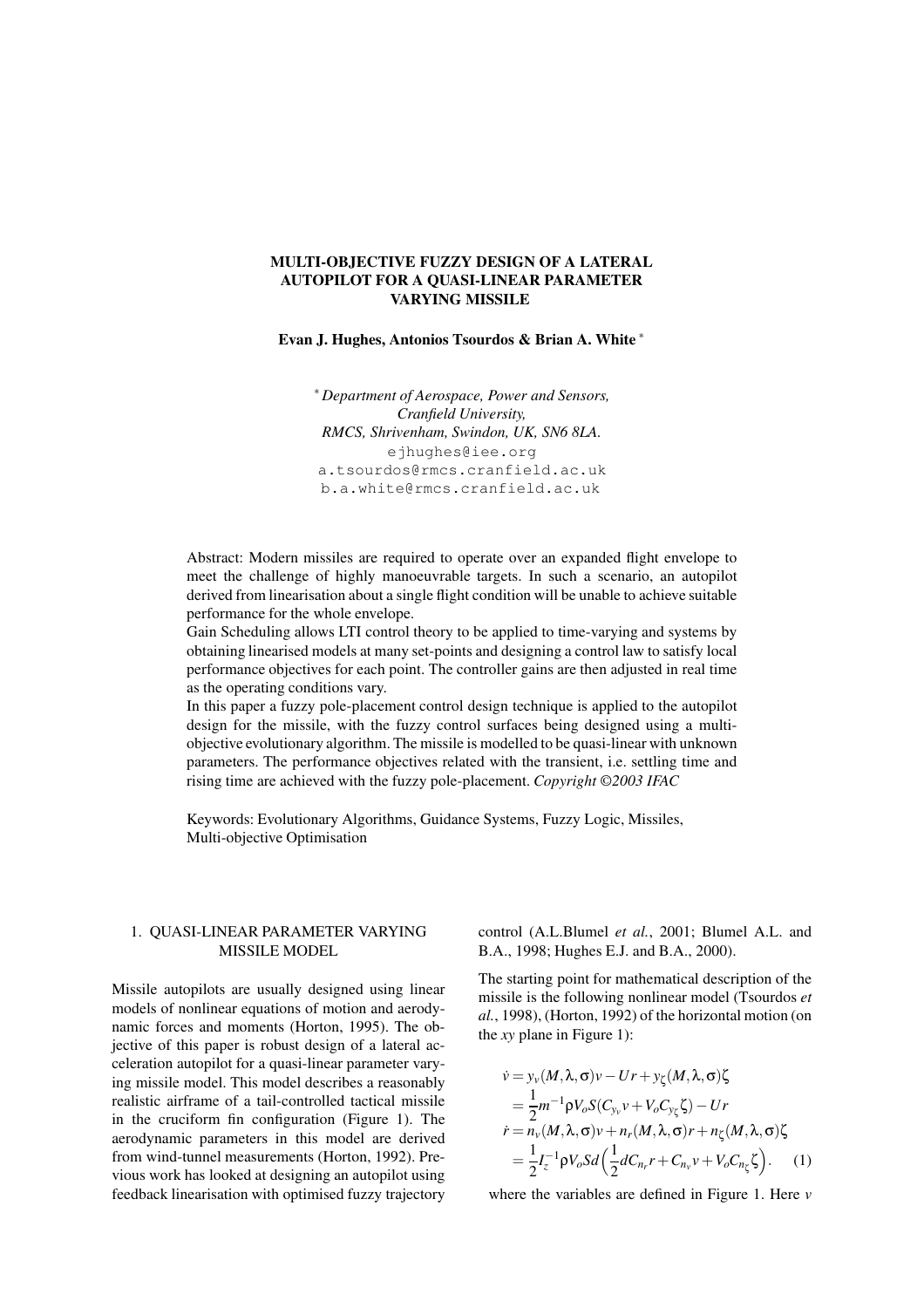

Fig. 1. Airframe axes.

is the sideslip velocity,  $r$  is the body rate,  $\zeta$  the rudder fin deflections, *yv*,*y*<sup>ζ</sup> semi-non-dimensional force derivatives due to lateral and fin angle, *nv*,*n*<sup>ζ</sup> ,*n<sup>r</sup>* seminon-dimensional moment derivatives due to sideslip velocity, fin angle and body rate. Finally, *U* is the longitudinal velocity. Furthermore,  $m = 125$  kg is the missile mass,  $\rho = \rho_0 - 0.094h$  air density ( $\rho_0 = 1.23$ ) kgm−<sup>3</sup> is the sea level air density and *h* the missile altitude in km),  $V_o$  the total velocity in ms<sup>-1</sup>,  $S = \pi d^2/4 =$ 0.0314 m<sup>2</sup> the reference area  $(d = 0.2 \text{ m})$  is the reference diameter) and  $I_z = 67.5 \text{ kgm}^2$  is the lateral inertia. For the coefficients  $C_{y_v}, C_{y_{\zeta}}, C_{n_r}, C_{n_v}, C_{n_{\zeta}}$  only discrete data points are available, obtained from wind tunnel experiments. Hence, an interpolation formula, involving the Mach number  $M \in [0.6, 6.0]$ , roll angle  $\lambda \in [4.5^{\circ}, 45^{\circ}]$  and total incidence  $\sigma \in [3^{\circ}, 30^{\circ}]$ , has been calculated with the results summarised in Table 1.

Table 1. Coefficients in nonlinear model (1)

|                       | Interpolated formula                                          |
|-----------------------|---------------------------------------------------------------|
| $C_{v_v}$             | $0.5[(-25+M-60 \sigma )(1+\cos 4\lambda)+$                    |
|                       | $(-26+1.5M-30 \sigma )(1-\cos 4\lambda)$                      |
| $C_{y_{\mathcal{C}}}$ | $10 + 0.5[(-1.6M + 2 \sigma )(1 + \cos 4\lambda) +$           |
|                       | $(-1.4M+1.5 \sigma )(1-\cos 4\lambda)$                        |
| $C_{n_r}$             | $-500 - 30M + 200 \sigma $                                    |
| $C_{n_v}$             | $s_m C_{v_v}$ , where:                                        |
|                       | $s_m = d^{-1} [1.3 + 0.1M + 0.2(1 + \cos 4\lambda) \sigma] +$ |
|                       | $0.3(1-\cos 4\lambda) \sigma -(1.3+m/500) $                   |
| $C_{n_r}$             | $s_f C_{y_\zeta}$ , where:                                    |
|                       | $s_f = d^{-1}[2.6 - (1.3 + m/500)]$                           |

The total velocity vector  $V<sub>o</sub>$  is the sum of the longitudinal velocity vector*U* and the sideslip velocity vector *v*, i.e.  $V_o = U + v$ , with all three vectors lying on the *xy* plane (see Figure 1). We assume that  $U \gg v$ , so that the total incidence  $\sigma$ , or the angle between *U* and *V*<sup>*o*</sup>, can be taken as  $σ = v/V$ <sup>*o*</sup>, as  $\frac{\sin σ}{2} ≈ σ$  for small σ. Thus, we have  $σ = v/V<sub>o</sub> = v/\sqrt{v^2 + U^2}$ , so that the total incidence is a nonlinear function of the sideslip velocity and longitudinal velocity,  $\sigma = \sigma(v, U)$ .

The Mach number is obviously defined as  $M = V_o/a$ , where *a* is the speed of sound. Since  $V_o = \sqrt{v^2 + U^2}$ , the Mach number is also a nonlinear function of the sideslip velocity and longitudinal velocity,  $M =$  $M(v, U)$ .

It follows from the above discussion that all coefficients in Table 1 can be interpreted as nonlinear functions of three variables: sideslip velocity *v*, longitudinal velocity *U* and roll angle  $λ$ .

For an equilibrium  $(v_0, r_0, \zeta_0)$  it is possible to derive from (1) a linear model in incremental variables,  $\bar{v}$   $\doteq$  $v - v_0$ ,  $\bar{r} = r - r_0$  and  $\bar{\zeta} = \zeta - \zeta_0$ . In particular, for the straight level flight (with gravity influence neglected), we have  $(v_0, r_0, \zeta_0) = (0, 0, 0)$ , so that the incremental and absolute variables are numerically identical, although conceptually different.

### 2. DESIGN OF LATERAL MISSILE AUTOPILOT

#### *2.1 Control design via fuzzy pole-placement*

The general structure of the feedback control law is given in  $(2)$  where **x** is the state variable vector to be determined in terms of x and the reference signal.

$$
\mathbf{u_a} = -K(p)^T \mathbf{x} \tag{2}
$$

It should be noted that  $K(p)$  and in particular the values of the longitudinal and lateral controllers  $K_1(p)$ and  $K_2(p)$  are obtained using the pole-placement technique.

Substituting the control law in the state equation yields  $\dot{x} = A(p)^*x$  with the augmented matrix  $A^*$  to be given by  $A^* = A(p) - BK(p)^T$ . The characteristic equation of the augmented system can now be determined from  $|\lambda I - A(p)^*|$ 

Equating the above mathematical expression of the characteristic polynomial of the augmented system with the one of the desired (obtained using the desired performance characteristics) the coefficients of the pole-placement controller for each of the local models are easily obtained.

### *2.2 Fuzzy Inference System*

A Takagi-Sugeno (T-S) fuzzy controller (Tanaka and Sugeno, 1985) is used to determine the control gains required for any given Mach and incidence angle in order to generate a system with a given performance characteristic. The system has two inputs, Mach and incidence, and generates three outputs which are the three control gains required for the PI controller.

The Takagi-Sugeno (T-S) fuzzy controller is composed of *r* rules that can be represented as:

Plant rule *i*: If 
$$
e_i
$$
 is  $M_j$  and  $e_i$  is  $I_k$   
\nThen  $\delta K_{n_i} = K_{n_i}$ ,  
\n $i = l, 2, ..., r$ , and  $n = 1, ... 3$ ,

Where  $M_j$  and  $I_k$  are individual membership functions of the two inputs and  $K_{n_i}$  is the required set of gains for the rule.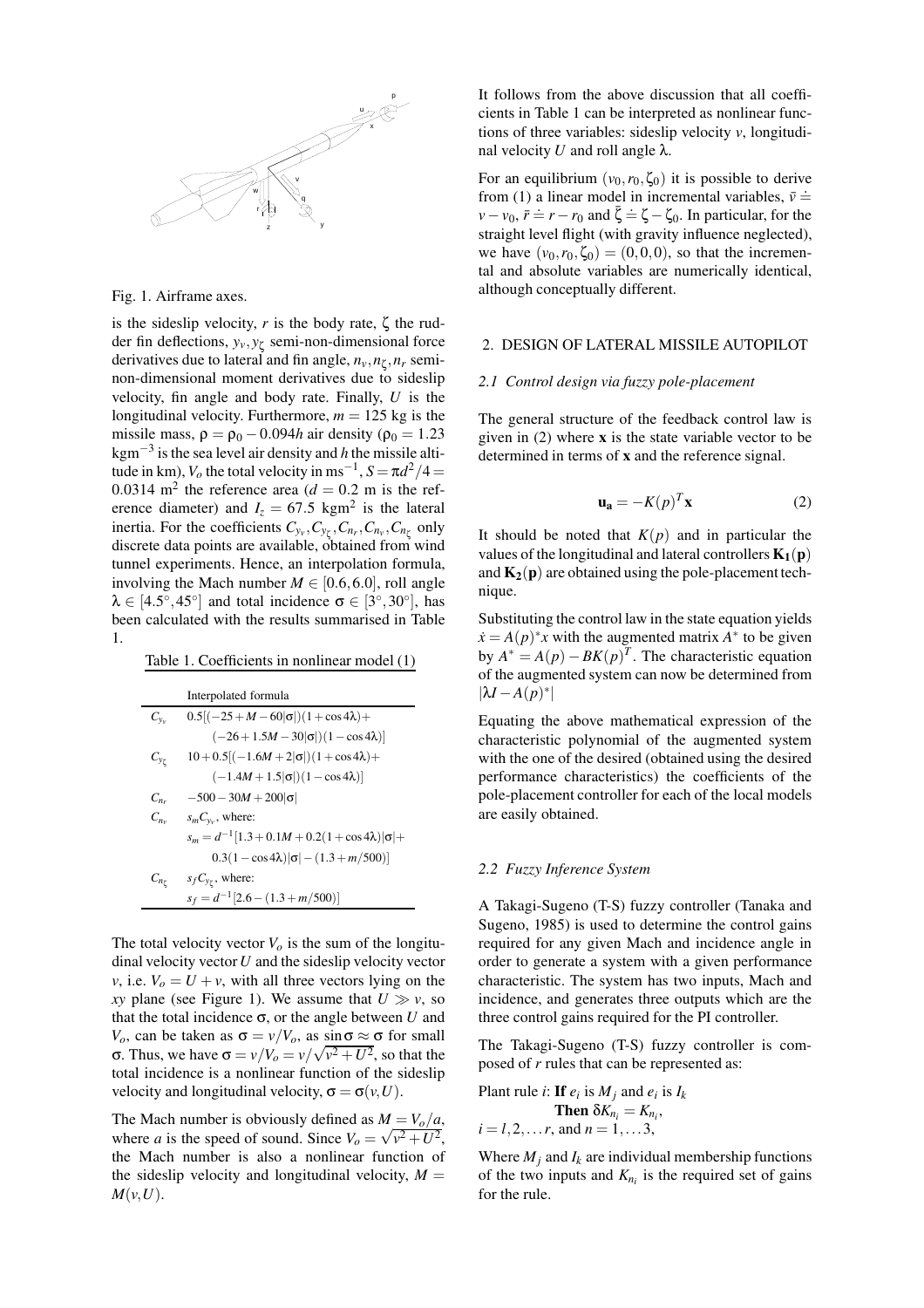The T-S fuzzy model infers the gains  $K_{n_i}(t)$  as the output of the fuzzy model, given all the rules, as follows, where  $v_i$  is the total degree of membership for rule *i*.

$$
K_{n_i} = \frac{\sum_{i=1}^{r} \mathbf{v}_i[\delta K_{n_i}]}{\sum_{i=1}^{r} \mathbf{v}_i} \tag{3}
$$

### *2.3 Tracking control design*

This controller would produce a desired transient response of all the local models by placing the poles of all the local systems within a specified area. However since our aim is good tracking performance for the missile, we should include into to the design specification peak overshoot, settling time and zero steadystate error. Zero steady state error can be achieved with an integral term in the forward path.

The new augmented model would contain one more state variable to account for this integral term. This new state variable is defined as:

$$
x_i = \int_{t_0}^t \mathbf{e} dt = \int_{t_0}^t (y - r) dt \tag{4}
$$

Therefore,

$$
\dot{x}_i = [y_d - r] \tag{5}
$$

The state space now is described by:

$$
\begin{bmatrix} \dot{x} \\ \dot{x}_i \end{bmatrix} = \begin{bmatrix} A(p) & 0 \\ -C & 0 \end{bmatrix} \begin{bmatrix} x \\ x_i \end{bmatrix} + \begin{bmatrix} B \\ 0 \end{bmatrix} \zeta + \begin{bmatrix} 0 \\ 1 \end{bmatrix} r
$$
 (6)

The compensated system therefore becomes:

$$
\begin{bmatrix} \dot{x} \\ \dot{x}_i \end{bmatrix} = \begin{bmatrix} A(p) - BK(p) & -BK_i \\ -C & 0 \end{bmatrix} \begin{bmatrix} x \\ \dot{x}_i \end{bmatrix} + \begin{bmatrix} 0 \\ -\dot{x}_i \end{bmatrix} r
$$
 (7)

The characteristic polynomial of the compensated system is then equated with the desired polynomial at each step to adapt the controller gains.

The compensated system is of one order higher than the nominal one. This is because of the integral term, added for tracking purposes. The third pole has to be placed however in such location that the third order compensated system to behave similar to a second order. This add an extra requirement to the selection of gains for pole placement.

## 3. MULTI-OBJECTIVE EVOLUTIONARY ALGORITHM

## *3.1 Introduction*

Evolutionary Algorithms are optimisation procedures which operate over a number of cycles (generations) and are designed to mimic the natural selection process through evolution and survival of the fittest. In this paper, a multi-objective evolutionary strategy (Deb, 2001) has been applied for optimising the fuzzy control surfaces.

### *3.2 Algorithm structure*

The evolutionary strategy begins by generating an initial population of 50 chromosomes at random with the standard deviations of the mutations all set initially as one eighth of the total range of each gene. The initial population is evaluated and objective values generated (see section 3.3) and then sorted (section3.4). Crossover and mutation are then applied to the chromosomes to generate another 50 chromosomes. These new chromosomes are then evaluated and the best 50 from all 100 chromosomes are chosen for the next generation. The process is repeated for 100 generations.

The crossover operation takes each chromosome in turn (chromosome *a*), and for each chooses a second chromosome at random (with replacement) to cross with (chromosome  $b$ ). A new chromosome  $(c)$  is generated 70% of the time using (8), and for the remaining 30% of the time, a copy of chromosome *a* is made. In (8),  $a_k$ ,  $b_k$  &  $c_k$  are gene *k* of chromosomes *a*, *b* & *c* and  $U_k$  is a uniform random number in the range [0,1] chosen anew for each gene and each chromosome *a*.

$$
c_k = a_k + (b_k - a_k)(1.5U - 0.25)
$$
 (8)

The evolutionary strategy updates the standard deviation of the mutation and the value of each gene for every gene in each new chromosome, using (9). In (9),  $\sigma'_{k}(x)$  is the standard deviation of gene *k* of chromosome *x*,  $\omega'_{k}(x)$  is the value of gene *k* of chromosome *x*,  $N(0,1)$  is a random number with zero mean and unity variance Gaussian distribution and is chosen once per chromosome,  $N_k(0,1)$  is a random number with zero mean and unity variance Gaussian distribution and is chosen afresh for every gene, and *n* is the number of genes in each chromosome.

$$
\sigma'_{k}(x) = \sigma_{k}(x) \exp(\tau_{0}N(0,1) + \tau_{1}N_{k}(0,1))
$$
  
\n
$$
\omega'_{k}(x) = \omega_{k}(x) + \sigma'_{k}(x)N_{k}(0,1)
$$
  
\n
$$
\tau_{0} = \frac{1}{\sqrt{2\sqrt{n}}}
$$
  
\n
$$
\tau_{1} = \frac{1}{\sqrt{2n}}
$$
\n(9)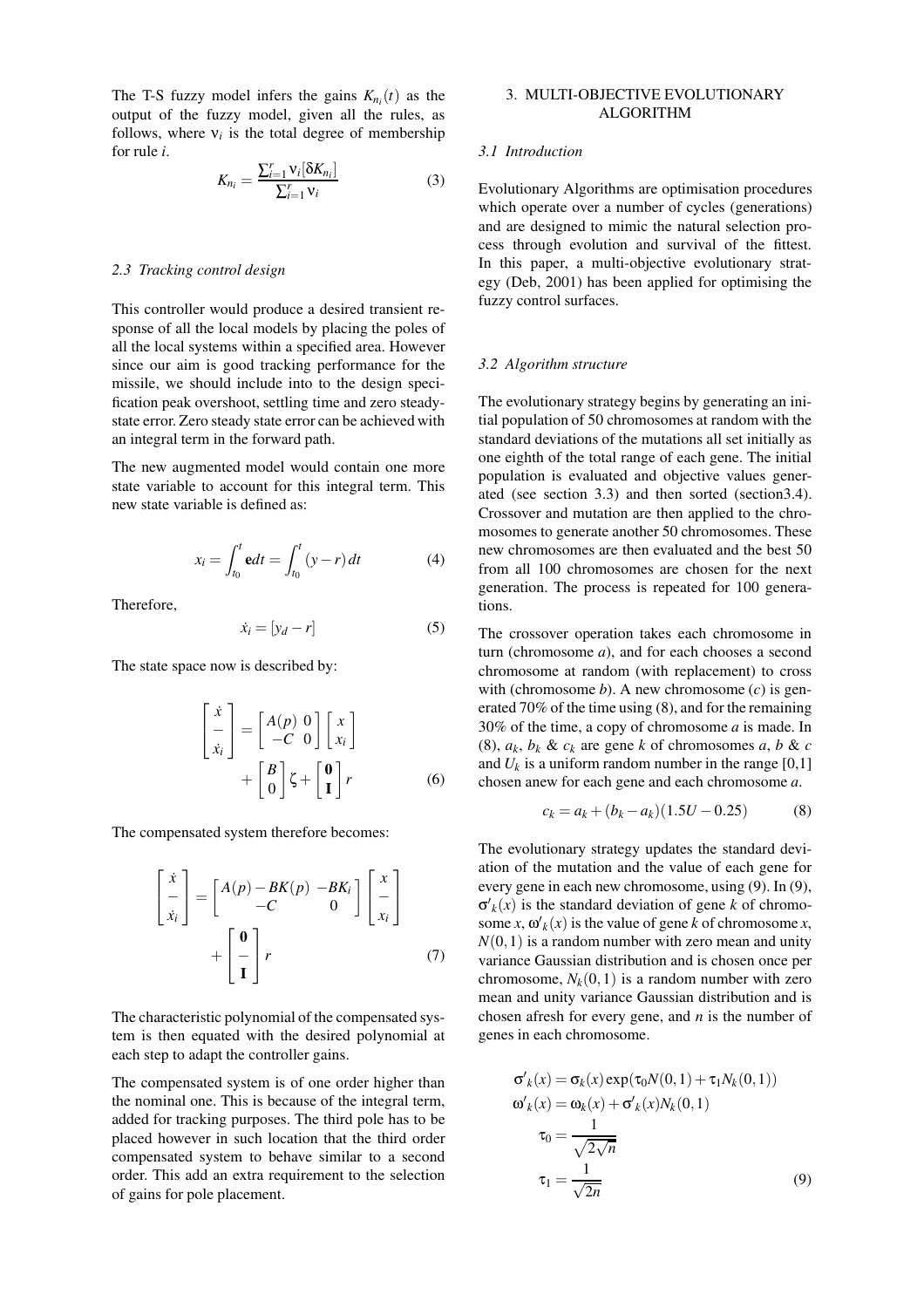### *3.3 Chromosome structure and objectives*

*Chromosome* The chromosome structure needs to represent both the membership functions for the two inputs, and the output values for every possible rule. Three, four and five membership functions have been used for each of the two inputs. The member functions are triangular and overlapping to always give a unity sum as shown in figure 2 For the two inputs, the input



Fig. 2. Membership function structure

ranges are  $e_0 = 0.6$  to  $e_m = 6$  for the Mach number, and  $e_0 = 0^\circ$  to  $e_m = 30^\circ$  for the incidence. Each of the genes must lie in the range (0,1].

With *n* member functions per input, there will be  $n^2$ possible rules. The output value for each the rules is simply a triplet of constants, one for each of the three outputs. At each Mach–incidence combination, the three control gains are calculated by evaluating a local model of the system. The gains calculated by the local model are then associated with the corresponding rule and used to create the fuzzy control surface.

*Objectives* The performance is tested by generating the step response of the system for 100 uniformly spaced points in the Mach / incidence domain (10 per input). The rise time and settling time of the system are recorded at each point. Two objectives are then generated that summarise the performance of each chromosome.

The first objective is taken as the difference between the slowest and fastest rise times of the 100 trials for each chromosome. The second objective is the difference between the slowest and fastest settling times.

### *3.4 Non-dominated Ranking*

With multiple objectives, a Pareto-optimal set of results (Deb, 2001) may be formed where no single solution is better than any other in all objectives. These solutions are said to be *non-dominated* as no solution can be chosen in preference to the others based on the all objectives alone. There exists a single Paretooptimal set of solutions to the problem. At any intermediate stage of optimisation, a set of non-dominated results will have been identified. This set may or may not be the Pareto optimal set.

A non-dominated ranking method (Deb, 2001) is used in the evolutionary algorithm to generate and maintain a non-dominated set of results. Conventional evolutionary algorithms often use a ranking method where the calculated objective values are sorted and assigned a rank that is dependent only upon their position in the list, rather than their objective value. The ranking operation helps to prevent premature convergence of the evolutionary algorithm.

The non-dominated ranking system operates by first identifying the non-dominated solutions in the population and assigning them a rank of one. A dummy value (1 in this implementation) is assigned to these solutions and a sharing process is applied. With the sharing, the dummy values of the individuals' are reduced if they have near neighbours (in the objective space). The sharing process ensures that a spread of solutions is obtained across the non-dominated front. The minimum value assigned to the level-one solutions is identified and then reduced slightly (by 1%) and used as a dummy value for the next level of processing. The level-one individuals are removed from the population and the identification–sharing process repeated on the remaining set, using the reduced dummy value for the sharing operation. The ranking process is continued until all of the individuals have been accounted for. The resulting objectives are intended to be used with a *maximisation* strategy and have been adjusted to allow both of the objectives to be minimised.

## 4. SIMULATION RESULTS

Figure 3 shows a set of typical non-dominated surfaces after 100 generations for each of the membership function configurations. Both of the objectives cannot be minimised simultaneously, so the Pareto front forms curves. All of the solutions on the nondominated front are valid solutions to the problem and it is down to the system designer to choose a single solution for use in the control system.

Figures 4 and 5 show the locations of the membership functions for the 3 membership function system (MF 1 and 3 are at zero and 1 respectively). The positions are sorted to correspond to the order of the points on the Pareto set, with point 1 corresponding to the solution in the top left hand corner of the Pareto set. Figures 6, 7, 8 & 9 show the corresponding plots for the trials with 4 and 5 membership functions per input.

It is clear from figures 4, 6  $\&$  8 that the Mach input is dominant when shaping the control surfaces. The lines on the plots progress smoothly with respect to the objective surface, whereas figures 5, 7  $\&$  9 have little correlation with the progression of the objectives. This effect suggests that fewer membership functions are required for the incidence input.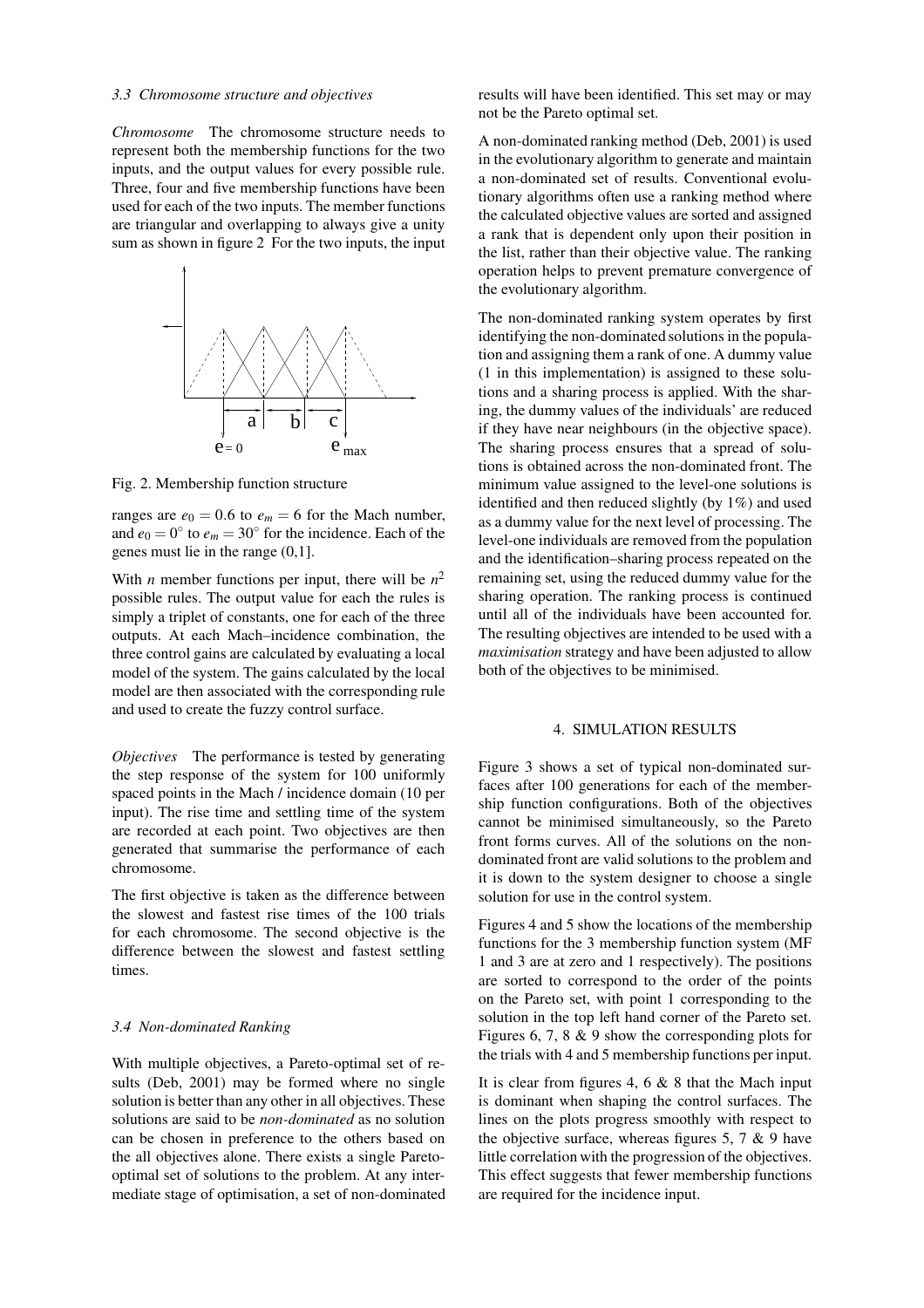

Fig. 3. Pareto set for 5 Membership Functions (MF) each, 4 MF each and 3 MF each



Fig. 4. Membership function locations for Mach and 3 member functions



Fig. 5. Membership function locations for Incidence and 3 member functions

Figures 10, 11 & 12 show the surfaces generated by the fuzzy inference systems for the three control gains for the solution with 5 membership functions in both inputs that minimises the error in the spread of rise times.



Fig. 6. Membership function locations for Mach and 4 member functions



Fig. 7. Membership function locations for Incidence and 4 member functions



Fig. 8. Membership function locations for Mach and 5 member functions

# 5. CONCLUSIONS

This paper has shown that a fuzzy pole-placement controller can be designed for complex non-linear systems to produce given performance over a range of plant conditions. The use of evolutionary algorithms